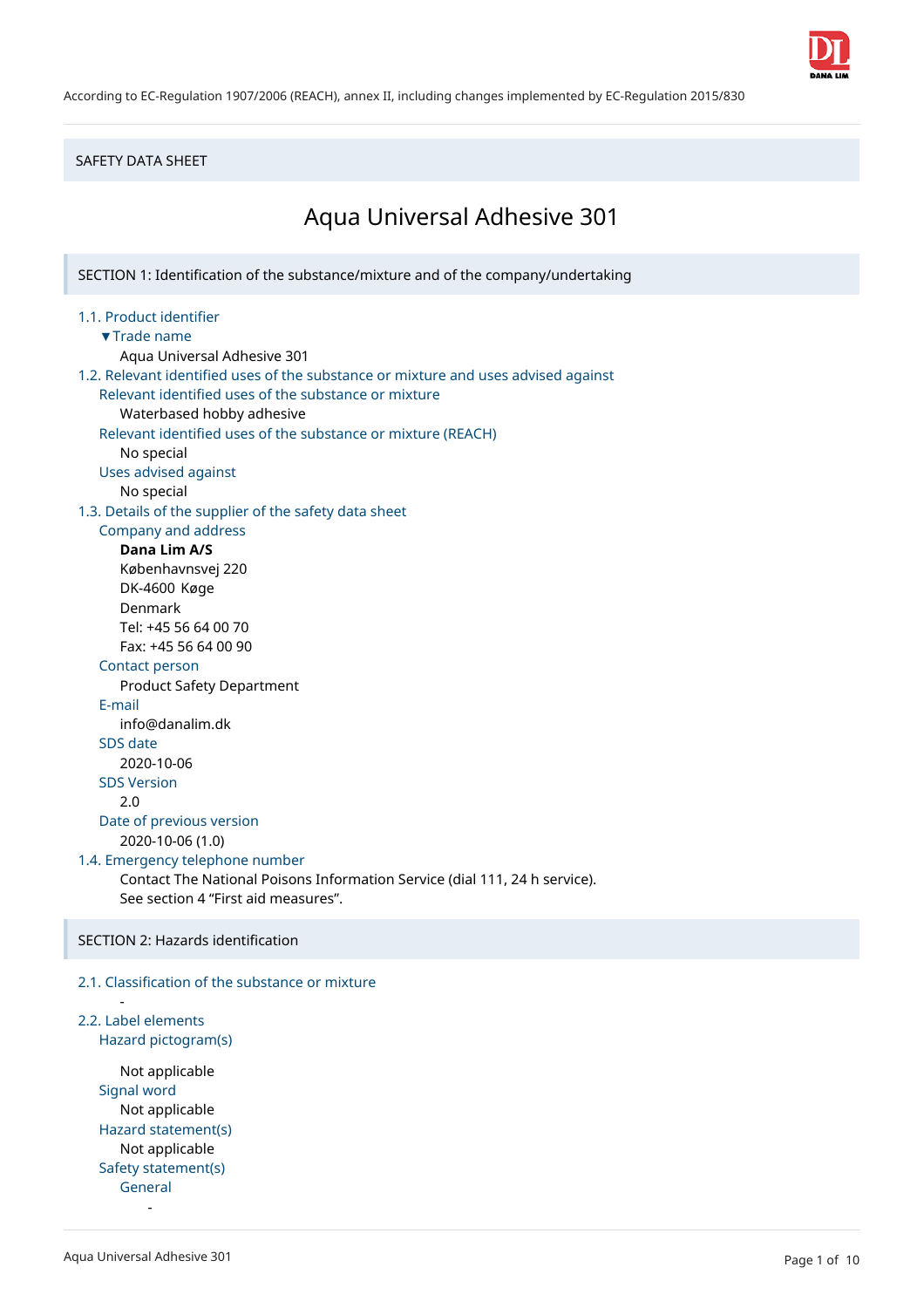

| Prevention                                                                                                                   |
|------------------------------------------------------------------------------------------------------------------------------|
| Response                                                                                                                     |
|                                                                                                                              |
| <b>Storage</b>                                                                                                               |
|                                                                                                                              |
| <b>Disposal</b>                                                                                                              |
|                                                                                                                              |
| Hazardous substances                                                                                                         |
| No special                                                                                                                   |
| 2.3. Other hazards                                                                                                           |
| Additional labelling                                                                                                         |
| EUH208, Contains Reaction mass of: 5-chloro-2-methyl-4-isothiazolin-3-one and 2-methyl-2H-isothiazol-3-one                   |
| (3:1), 1,2-benzisothiazol-3(2H)-one. May produce an allergic reaction.                                                       |
| Active substance(s):                                                                                                         |
| 1,2-benzisothiazol-3(2H)-one (0.028 g/100g)                                                                                  |
| bronopol (0.012 g/100g)                                                                                                      |
| Reaction mass of: 5-chloro-2-methyl-4-isothiazolin-3-one and 2-methyl-2H-isothiazol-3-one (3:1) (0.0015 g/100g)              |
| <b>Additional warnings</b>                                                                                                   |
| This mixture/product does not contain any substances considered to meet the criteria classifying them as PBT<br>and/or vPvB. |

SECTION 3: Composition/information on ingredients

### 3.2 Mixtures

| Product/Ingredient<br>name                                                                                     | Identifiers                                                                                                | % w/w     | Classification                                                                                                                                                                                                                                      | Note |
|----------------------------------------------------------------------------------------------------------------|------------------------------------------------------------------------------------------------------------|-----------|-----------------------------------------------------------------------------------------------------------------------------------------------------------------------------------------------------------------------------------------------------|------|
| 1,2-benzisothiazol-<br>$3(2H)$ -one                                                                            | CAS No.: 2634-33-5<br>EC No.: 220-120-9<br>REACH No.: 01-<br>2120761540-60-XXXX<br>Index No.: 613-088-00-6 | < 0.05%   | Acute Tox. 4, H302<br>Skin Irrit. 2, H315<br>Skin Sens. 1, H317 (SCL: 0.05 %)<br>Eye Dam. 1, H318<br>Aquatic Acute 1, H400 (M=1)                                                                                                                    |      |
| bronopol                                                                                                       | CAS No.: 52-51-7<br>EC No.: 200-143-0<br>REACH No.: 01-<br>2119980938-15-XXXX<br>Index No.: 603-085-00-8   | < 0.05%   | Aquatic Acute 1, H400 (M=10)<br>Acute Tox. 4, H312<br>Skin Irrit. 2, H315<br>Eye Dam. 1, H318<br><b>STOT SE 3, H335</b><br>Aquatic Chronic 1, H410 (M=1)<br>Acute Tox. 4, H302                                                                      |      |
| Reaction mass of: 5-<br>chloro-2-methyl-4-<br>isothiazolin-3-one and<br>2-methyl-2H-isothiazol-<br>3-one (3:1) | CAS No.: 55965-84-9<br>EC No.: 911-418-6<br>REACH No.: 01-<br>2120764691-48-XXXX<br>Index No.:             | < 0.0015% | Acute Tox. 3, H301<br>Acute Tox. 2, H310<br>Skin Corr. 1C, H314 (SCL: 0.60 %)<br>Skin Sens. 1A, H317 (SCL: 0.0015 %)<br>Eye Dam. 1, H318<br>Acute Tox. 2, H330<br>Aquatic Acute 1, H400 (M=100)<br>Aquatic Chronic 1, H410 (M=100)<br><b>EUH071</b> |      |

-----

See full text of H-phrases in section 16. Occupational exposure limits are listed in section 8, if these are available. Other information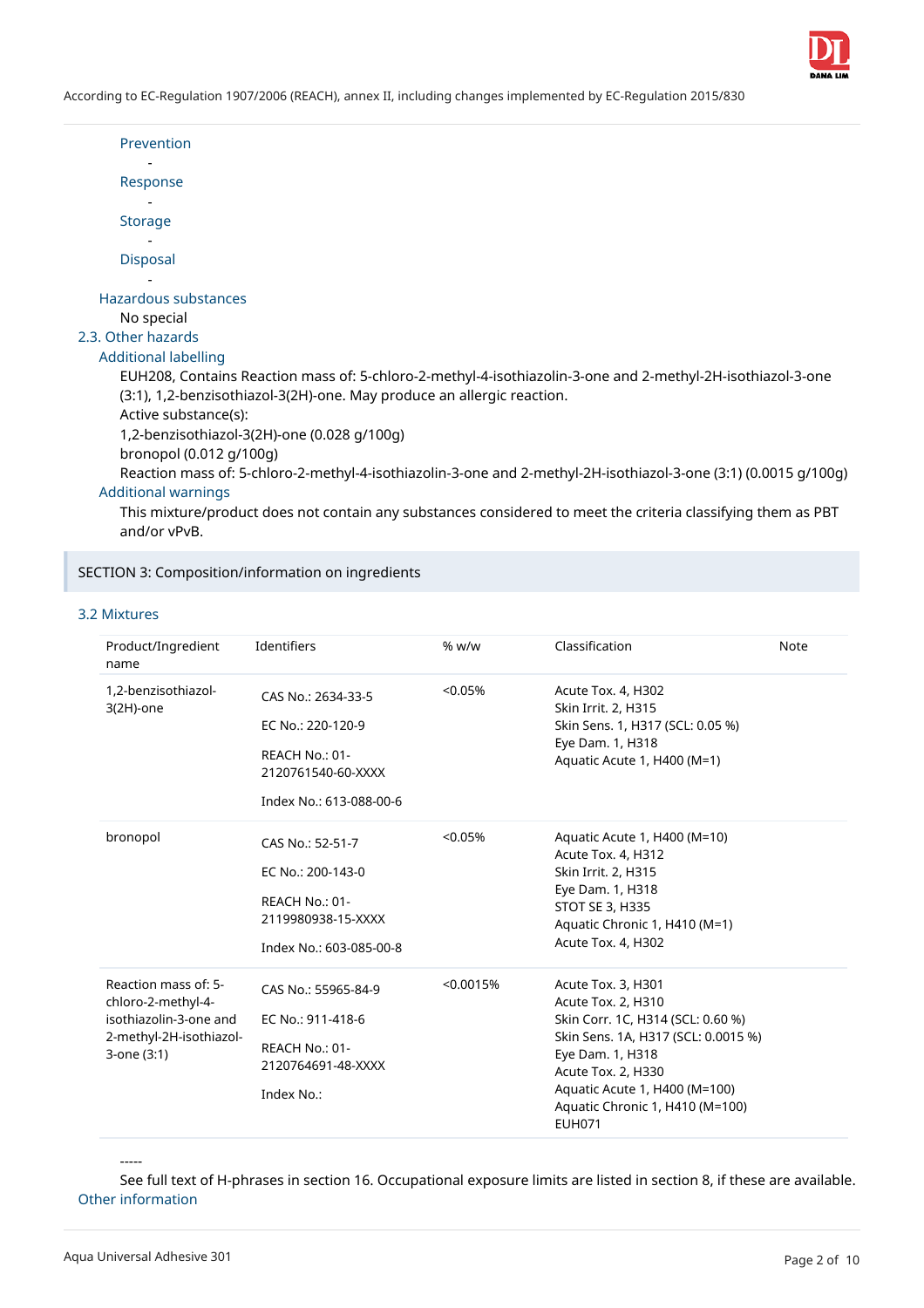### No special

SECTION 4: First aid measures

### 4.1. Description of first aid measures

### General information

In the case of accident: Contact a doctor or casualty department – take the label or this safety data sheet. Contact a doctor if in doubt about the injured person's condition or if the symptoms persist. Never give an unconscious person water or other drink.

### Inhalation

Upon breathing difficulties or irritation of the respiratory tract: Bring the person into fresh air and stay with him/her.

### Skin contact

Immediately remove contaminated clothing and shoes. Ensure that skin, which has been exposed to the material, is washed thoroughly with water and soap. Skin cleanser can be used. DO NOT use solvents or thinners.

### Eye contact

Upon irritation of the eye: Remove contact lenses and open eyes widely. Flush eyes with water or saline water(20-30°C) for at least 5 minutes. Seek medical assistance and continue flushing during transport.

#### Ingestion

Provide plenty of water for the person to drink and stay with him/her. In case of malaise, seek medical advice immediately and bring the safety data sheet or label from the product. Do not induce vomiting, unless recommended by the doctor. Have the victim lean forward with head down to avoid inhalation of- or choking on vomited material.

#### Burns

### Not applicable

### 4.2. Most important symptoms and effects, both acute and delayed

This product contains substances that may trigger an allergic reaction to predisposed persons.

4.3. Indication of any immediate medical attention and special treatment needed

#### No special

#### Information to medics

Bring this safety data sheet or the label from this product.

## SECTION 5: Firefighting measures

#### 5.1. Extinguishing media

Recommended: alcohol-resistant foam, carbon dioxide, powder, water mist. Waterjets should not be used, since they can spread the fire.

## 5.2. Special hazards arising from the substance or mixture

Fire will result in dense smoke. Exposure to combustion products may harm your health. Closed containers, which are exposed to fire, should be cooled with water. Do not allow fire-extinguishing water to enter the sewage system and nearby surface waters.

## 5.3. Advice for firefighters

Fire fighters should wear appropriate personal protective equipment.

SECTION 6: Accidental release measures

## 6.1. Personal precautions, protective equipment and emergency procedures

## No specific requirements

## 6.2. Environmental precautions

Avoid discharge to lakes, streams, sewers, etc.

## 6.3. Methods and material for containment and cleaning up

Use sand, sawdust, earth, vermiculite, diatomaceous earth to contain and collect non-combustible absorbent materials and place in container for disposal, according to local regulations.

To the extent possible cleaning is performed with normal cleaning agents. Avoid use of solvents.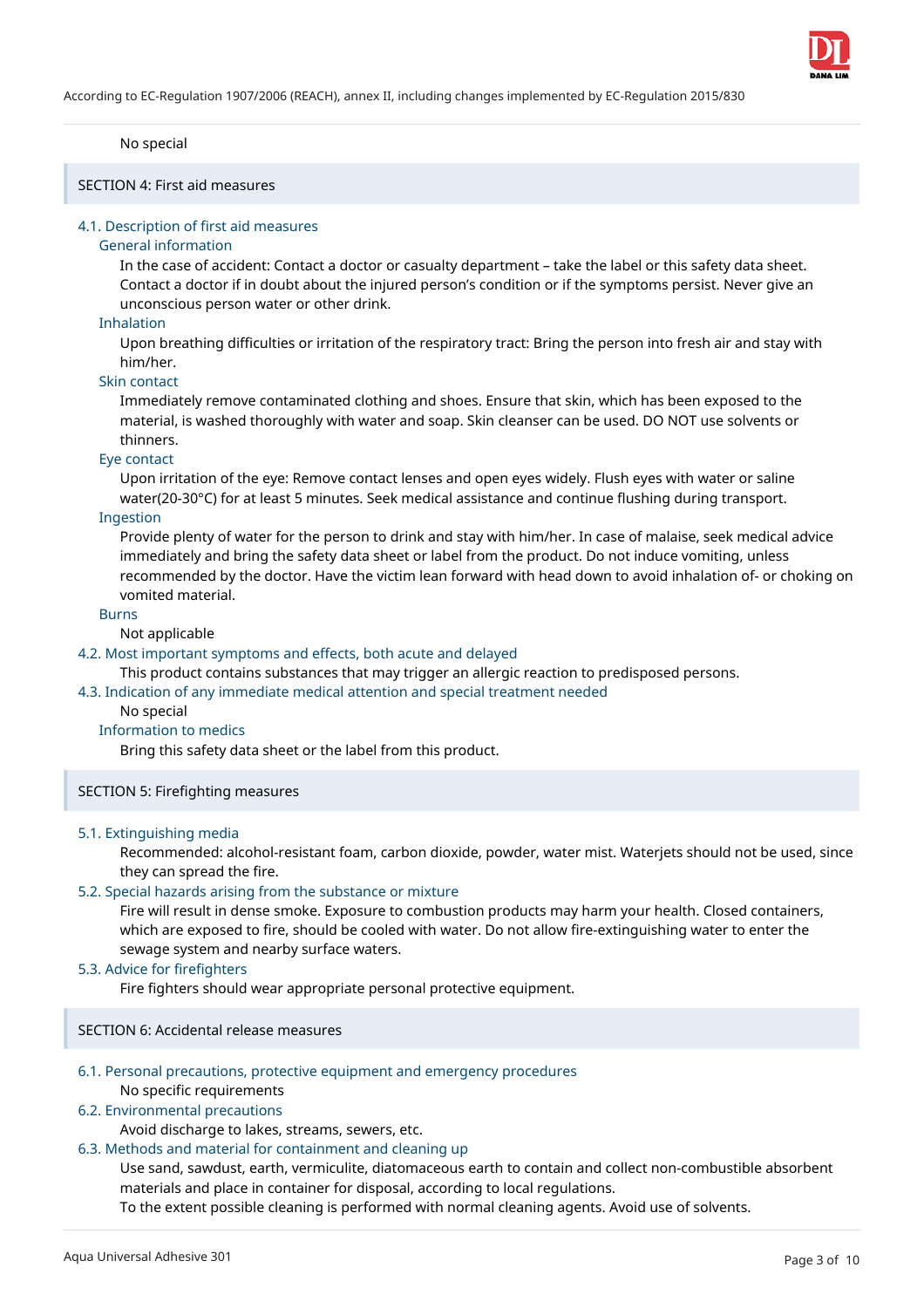

### 6.4. Reference to other sections

See section on "Disposal considerations" in regard of handling of waste. See section on 'Exposure controls/personal protection' for protective measures.

### SECTION 7: Handling and storage

### 7.1. Precautions for safe handling

Smoking, drinking and consumption of food is not allowed in the work area. See section on 'Exposure controls/personal protection' for information on personal protection.

### 7.2. Conditions for safe storage, including any incompatibilities

Always store in containers of the same material as the original container. Containers that have been opened must be carefully resealed and kept upright to prevent leakage.

Must be stored in a cool and well-ventilated area, away from possible sources of ignition.

Fire class

#### Storage temperature

Temperature

 $> 0^{\circ}C$ 

#### Incompatible materials

Strong acids, strong bases, strong oxidizing agents, and strong reducing agents.

#### 7.3. Specific end use(s)

This product should only be used for applications quoted in section 1.2

#### SECTION 8: Exposure controls/personal protection

#### 8.1. Control parameters

No substances are listed in the national list of substances with an occupational exposure limit.

## DNEL

No data available

## PNEC

No data available

## 8.2. Exposure controls

Control is unnecessary if the product is used as intended.

## General recommendations

Smoking, eating and drinking are not allowed in the work premises

## Exposure scenarios

There are no exposure scenarios implemented for this product.

## Exposure limits

Occupational exposure limits have not been defined for the substances in this product.

## Appropriate technical measures

Apply standard precautions during use of the product. Avoid inhalation of gas or dust.

## Hygiene measures

In between use of the product and at the end of the working day all exposed areas of the body must be washed thoroughly. Always wash hands, forearms and face.

## Measures to avoid environmental exposure

No specific requirements

Individual protection measures, such as personal protective equipment

## **Generally**

Use only CE marked protective equipment.

## Respiratory Equipment

No specific requirements

## Skin protection

No specific requirements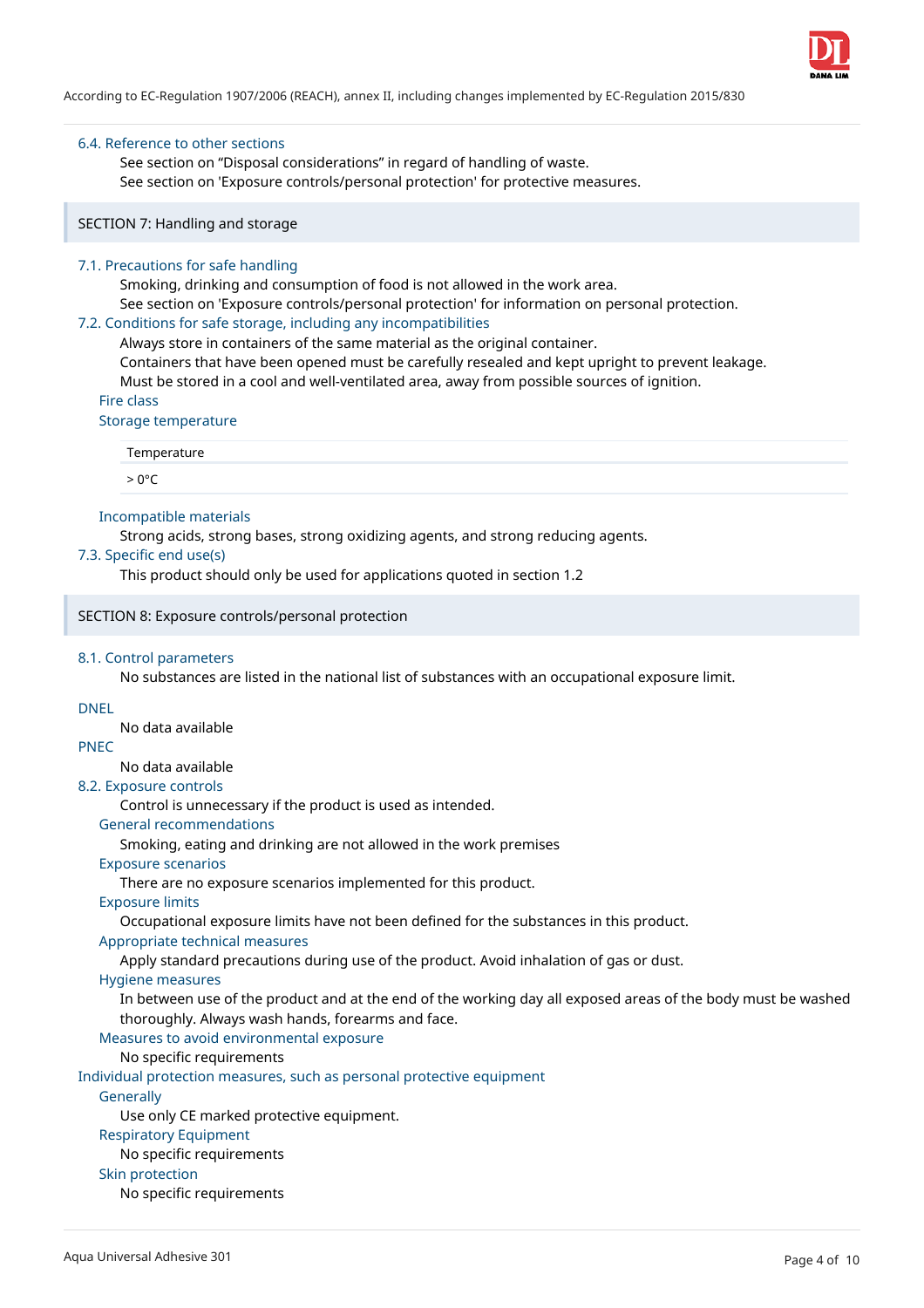

## Hand protection No specific requirements Eye protection No specific requirements

SECTION 9: Physical and chemical properties

| 9.1. Information on basic physical and chemical properties         |
|--------------------------------------------------------------------|
| Form                                                               |
| Liquid                                                             |
| Colour                                                             |
| White                                                              |
| Odour                                                              |
| Testing not relevant or not possible due to nature of the product. |
| Odour threshold (ppm)                                              |
| Testing not relevant or not possible due to nature of the product. |
| pH                                                                 |
| 6,5                                                                |
| Density (g/cm <sup>3</sup> )                                       |
| 1.07                                                               |
| <b>Viscosity</b>                                                   |
| Testing not relevant or not possible due to nature of the product. |
| Phase changes                                                      |
| Melting point (°C)                                                 |
| Testing not relevant or not possible due to nature of the product. |
| Boiling point (°C)                                                 |
| 100.00 °C                                                          |
| Vapour pressure                                                    |
| Testing not relevant or not possible due to nature of the product. |
| Vapour density                                                     |
| Testing not relevant or not possible due to nature of the product. |
| Decomposition temperature (°C)                                     |
| Testing not relevant or not possible due to nature of the product. |
| Evaporation rate (n-butylacetate = 100)                            |
| Testing not relevant or not possible due to nature of the product. |
| Data on fire and explosion hazards                                 |
| Flash point (°C)                                                   |
| Testing not relevant or not possible due to nature of the product. |
| Ignition (°C)                                                      |
| Testing not relevant or not possible due to nature of the product. |
| Auto flammability (°C)                                             |
| Testing not relevant or not possible due to nature of the product. |
| Explosion limits (% v/v)                                           |
| Testing not relevant or not possible due to nature of the product. |
| <b>Explosive properties</b>                                        |
| Testing not relevant or not possible due to nature of the product. |
| <b>Oxidizing properties</b>                                        |
| Testing not relevant or not possible due to nature of the product. |
| Solubility                                                         |
| Solubility in water                                                |
| Soluble                                                            |
| n-octanol/water coefficient                                        |
| Testing not relevant or not possible due to nature of the product. |
| Solubility in fat (g/L)                                            |
| Testing not relevant or not possible due to nature of the product. |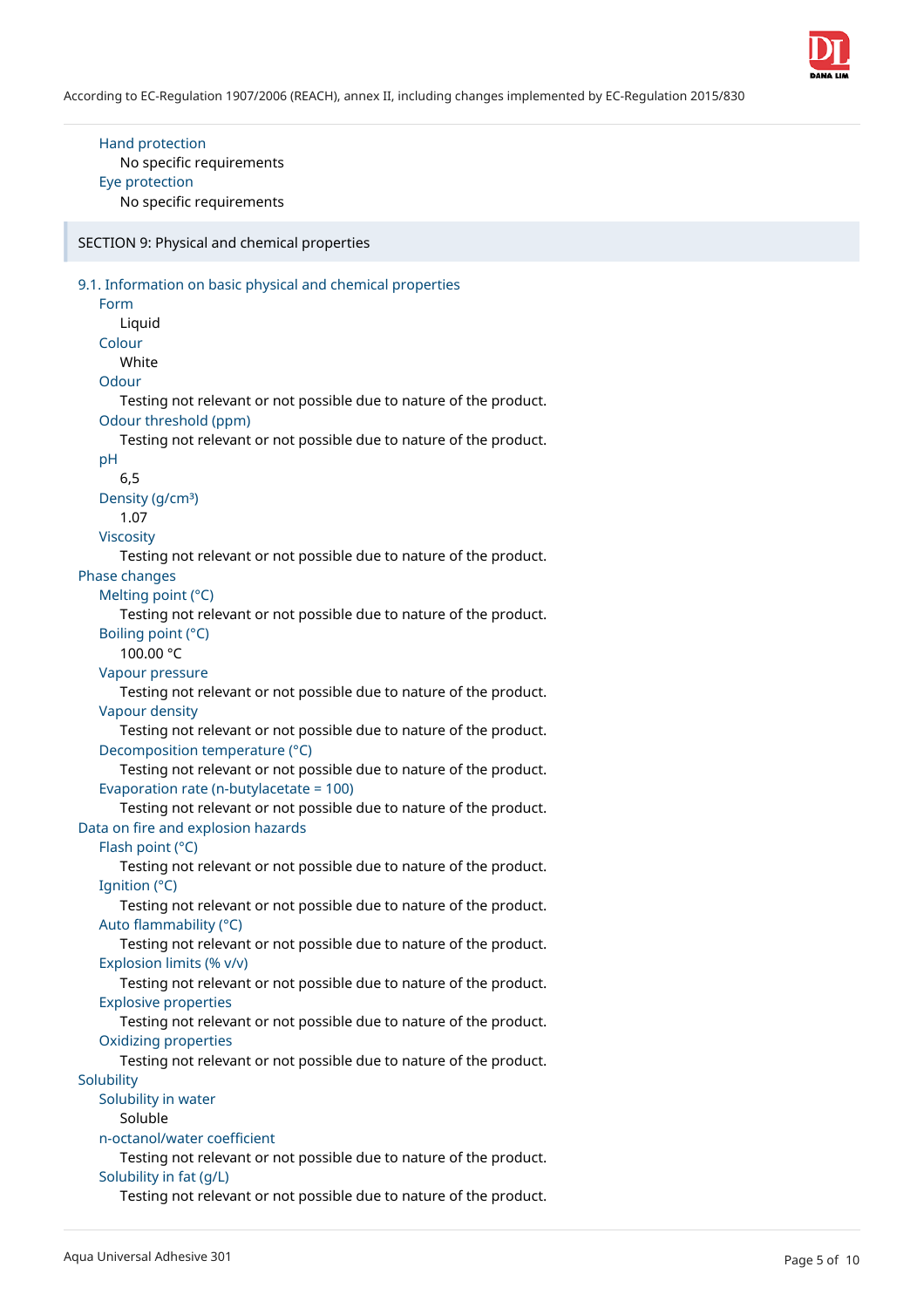

## 9.2. Other information

SECTION 10: Stability and reactivity

## 10.1. Reactivity

## No data available

## 10.2. Chemical stability

The product is stable under the conditions, noted in the section "Handling and storage".

10.3. Possibility of hazardous reactions

No special

10.4. Conditions to avoid No special

## 10.5. Incompatible materials

Strong acids, strong bases, strong oxidizing agents, and strong reducing agents.

10.6. Hazardous decomposition products

The product is not degraded when used as specified in section 1.

SECTION 11: Toxicological information

## 11.1. Information on toxicological effects

Acute toxicity

| Product/Ingredient name                                                                                         | Species                  | Test                     | Route of exposure | Result                 |
|-----------------------------------------------------------------------------------------------------------------|--------------------------|--------------------------|-------------------|------------------------|
| 1,2-benzisothiazol-3(2H)-<br>one                                                                                | Rat                      | LD50                     | Dermal            | >2000 mg/l             |
| 1,2-benzisothiazol-3(2H)-<br>one                                                                                | Rat                      | LD lo                    | Oral              | 597 mg/l               |
| bronopol                                                                                                        | Rat                      | <b>LC50</b>              | Inhalation        | 800 mg/l               |
| bronopol                                                                                                        | $\overline{\phantom{a}}$ | $\overline{\phantom{a}}$ | Dermal            | 1600 mg/kg $\cdot$     |
| bronopol                                                                                                        | Rat                      | $\overline{\phantom{a}}$ | Oral              | 254 mg/kg $\cdot$      |
| Reaction mass of: 5-<br>chloro-2-methyl-4-<br>isothiazolin-3-one and 2-<br>methyl-2H-isothiazol-3-<br>one (3:1) | Rat                      | LD50                     | Oral              | 49,6-75 mg/kg ·        |
| Reaction mass of: 5-<br>chloro-2-methyl-4-<br>isothiazolin-3-one and 2-<br>methyl-2H-isothiazol-3-<br>one (3:1) | Rat                      | <b>LC50</b>              | Inhalation        | 0,33 mg/l, 4 h aerosol |
| Reaction mass of: 5-<br>chloro-2-methyl-4-<br>isothiazolin-3-one and 2-<br>methyl-2H-isothiazol-3-<br>one (3:1) | Rabbit                   | LD50                     | Dermal            | 141 mg/kg ·            |

## Skin corrosion/irritation

| Product/Ingredient name Species Test Duration |        |                       | Observation<br>Period | Irritation<br>Parameter | Result                                 |
|-----------------------------------------------|--------|-----------------------|-----------------------|-------------------------|----------------------------------------|
| 1,2-benzisothiazol-3(2H)-<br>one              | Rabbit | No data<br>available. | No data               | $\sim$                  | Adverse effect<br>observed (Moderately |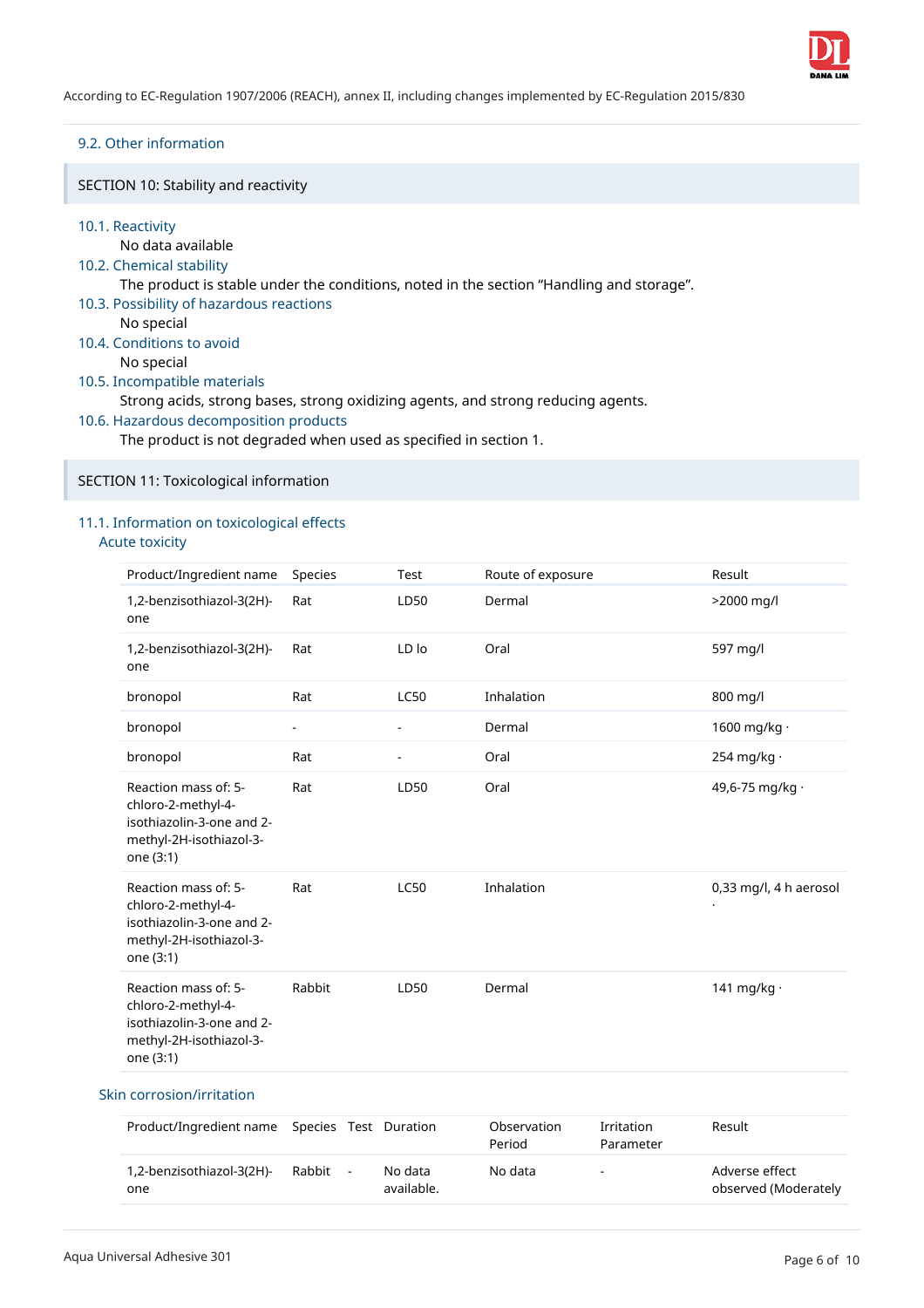

According to EC-Regulation 1907/2006 (REACH), annex II, including changes implemented by EC-Regulation 2015/830

### irritating)

| Serious eye damage/irritation                                                                  |
|------------------------------------------------------------------------------------------------|
| Based on available data, the classification criteria are not met.                              |
| Respiratory or skin sensitisation                                                              |
| Based on available data, the classification criteria are not met.                              |
| This product contains substances that may trigger an allergic reaction to predisposed persons. |
| Germ cell mutagenicity                                                                         |
| Based on available data, the classification criteria are not met.                              |
| Carcinogenicity                                                                                |
| Based on available data, the classification criteria are not met.                              |
| Reproductive toxicity                                                                          |
| Based on available data, the classification criteria are not met.                              |
| STOT-single exposure                                                                           |
| Based on available data, the classification criteria are not met.                              |
| STOT-repeated exposure                                                                         |
| Based on available data, the classification criteria are not met.                              |
| <b>Aspiration hazard</b>                                                                       |
| Based on available data, the classification criteria are not met.                              |
| Long term effects                                                                              |
| No special                                                                                     |
| Other information                                                                              |
| No special                                                                                     |
|                                                                                                |
|                                                                                                |

# SECTION 12: Ecological information

## 12.1. Toxicity

| Product/Ingredient name                                                                                         | <b>Species</b> | Test        | Duration | Result               |
|-----------------------------------------------------------------------------------------------------------------|----------------|-------------|----------|----------------------|
| 1,2-benzisothiazol-3(2H)-<br>one                                                                                | Fish           | <b>LC50</b> | 96 hours | $0,74$ mg/l          |
| 1,2-benzisothiazol-3(2H)-<br>one                                                                                | Daphnia        | <b>EC50</b> | 48 hours | $2,44$ mg/l          |
| bronopol                                                                                                        | Daphnia        | <b>NOEC</b> | 21 days  | $0,06$ mg/l $\cdot$  |
| bronopol                                                                                                        | <b>Fish</b>    | <b>LC50</b> | 96 hours | 41,2 mg/l $\cdot$    |
| bronopol                                                                                                        | Daphnia        | <b>EC50</b> | 48 hours | $1,4$ mg/l $\cdot$   |
| bronopol                                                                                                        | Algae          | <b>EC50</b> | 72 hours | $0,4$ mg/l $\cdot$   |
| Reaction mass of: 5-<br>chloro-2-methyl-4-<br>isothiazolin-3-one and 2-<br>methyl-2H-isothiazol-3-<br>one (3:1) | Algae          | <b>EC50</b> | 72 hours | $0,027$ mg/l $\cdot$ |

## 12.2. Persistence and degradability

| Product/Ingredient name Biodegradability   |     | Test              | Result                       |
|--------------------------------------------|-----|-------------------|------------------------------|
| bronopol                                   | Yes | <b>OECD 301 B</b> | 51-57%, Inherent, 28<br>days |
| Reaction mass of: 5-<br>chloro-2-methyl-4- | Yes | <b>OECD 301 D</b> | $>60\%$                      |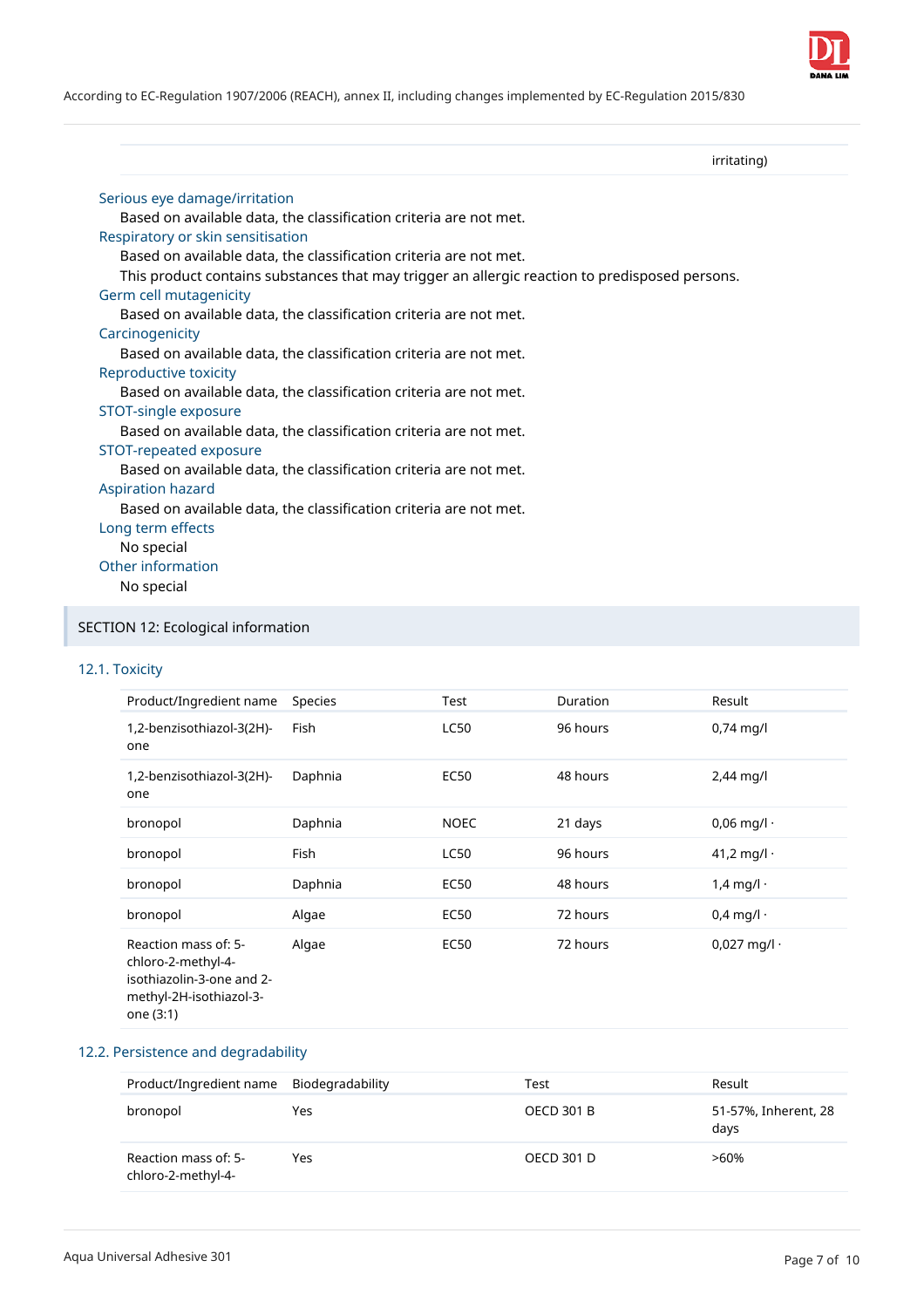

isothiazolin-3-one and 2 methyl-2H-isothiazol-3 one (3:1)

### 12.3. Bioaccumulative potential

|                                                                                                                 | Product/Ingredient name Potential bioaccumulation | LoaPow            | <b>BCF</b> |
|-----------------------------------------------------------------------------------------------------------------|---------------------------------------------------|-------------------|------------|
| Reaction mass of: 5-<br>chloro-2-methyl-4-<br>isothiazolin-3-one and 2-<br>methyl-2H-isothiazol-3-<br>one (3:1) | No.                                               | No data available | 3.6000000  |

## 12.4. Mobility in soil

#### No data available

#### 12.5. Results of PBT and vPvB assessment

This mixture/product does not contain any substances considered to meet the criteria classifying them as PBT and/or vPvB.

## 12.6. Other adverse effects

No special

SECTION 13: Disposal considerations

## 13.1. Waste treatment methods

Product is not covered by regulations on dangerous waste.

## EWC code

08 04 10 Waste adhesives and sealants other than those mentioned in 08 04 09

#### Specific labelling

Not applicable

## Contaminated packing

Packaging containing residues of the product must be disposed of similarly to the product.

SECTION 14: Transport information

## 14.1 - 14.4

Not dangerous goods according to ADR, IATA and IMDG.

## ADR/RID

Not applicable

## IMDG

Not applicable

## IATA

Not applicable

# "MARINE POLLUTANT"

 $N<sub>0</sub>$ 

14.5. Environmental hazards

Not applicable

## 14.6. Special precautions for user

Not applicable

14.7. Transport in bulk according to Annex II of Marpol and the IBC Code No data available

SECTION 15: Regulatory information

15.1. Safety, health and environmental regulations/legislation specific for the substance or mixture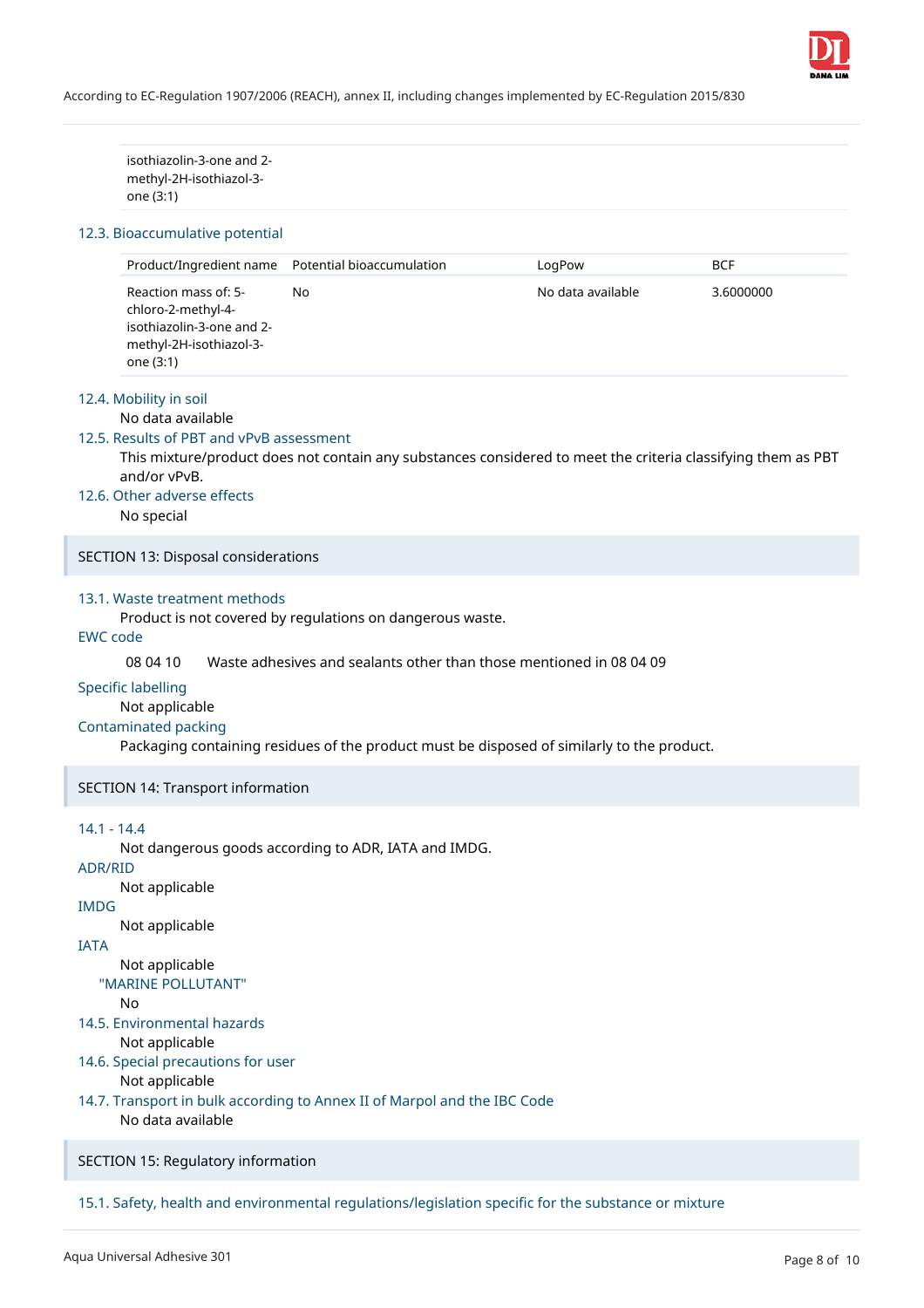

Restrictions for application

No special

Demands for specific education

No specific requirements

SEVESO - Categories / dangerous substances

Not applicable

Additional information

Not applicable

Sources

Regulation (EU) No 528/2012 of the European Parliament and of the Council of 22 May 2012 concerning the making available on the market and use of biocidal products.

Regulation (EC) No 1272/2008 of the European Parliament and of the Council of 16 December 2008 on classification, labelling and packaging of substances and mixtures, amending and repealing Directives 67/548/EEC and 1999/45/EC, and amending Regulation (EC) No 1907/2006 (CLP). Regulation (EC) 1907/2006 (REACH).

15.2. Chemical safety assessment

No

SECTION 16: Other information

## Full text of H-phrases as mentioned in section 3

H302, Harmful if swallowed.

H315, Causes skin irritation.

H317, May cause an allergic skin reaction.

H318, Causes serious eye damage.

H400, Very toxic to aquatic life.

H312, Harmful in contact with skin.

H335, May cause respiratory irritation.

H410, Very toxic to aquatic life with long lasting effects.

H301, Toxic if swallowed.

H310, Fatal in contact with skin.

H314, Causes severe skin burns and eye damage.

H330, Fatal if inhaled.

EUH071, Corrosive to the respiratory tract.

## Abbreviations and acronyms

ADN = European Provisions concerning the International Carriage of Dangerous Goods by Inland Waterway

ADR = The European Agreement concerning the International Carriage of Dangerous Goods by Road

ATE = Acute Toxicity Estimate

BCF = Bioconcentration Factor

CAS = Chemical Abstracts Service

CLP = Classification, Labelling and Packaging Regulation [Regulation (EC) No. 1272/2008]

CSA = Chemical Safety Assessment

CSR = Chemical Safety Report

DMEL = Derived Minimal Effect Level

DNEL = Derived No Effect Level

EINECS = European Inventory of Existing Commercial chemical Substances

ES = Exposure Scenario

EUH statement = CLP-specific Hazard statement

EWC = European Waste Catalogue

GHS = Globally Harmonized System of Classification and Labelling of Chemicals

IARC = International Agency for Research on Cancer (IARC)

IATA = International Air Transport Association

IBC = Intermediate Bulk Container

IMDG = International Maritime Dangerous Goods

LogPow = logarithm of the octanol/water partition coefficient